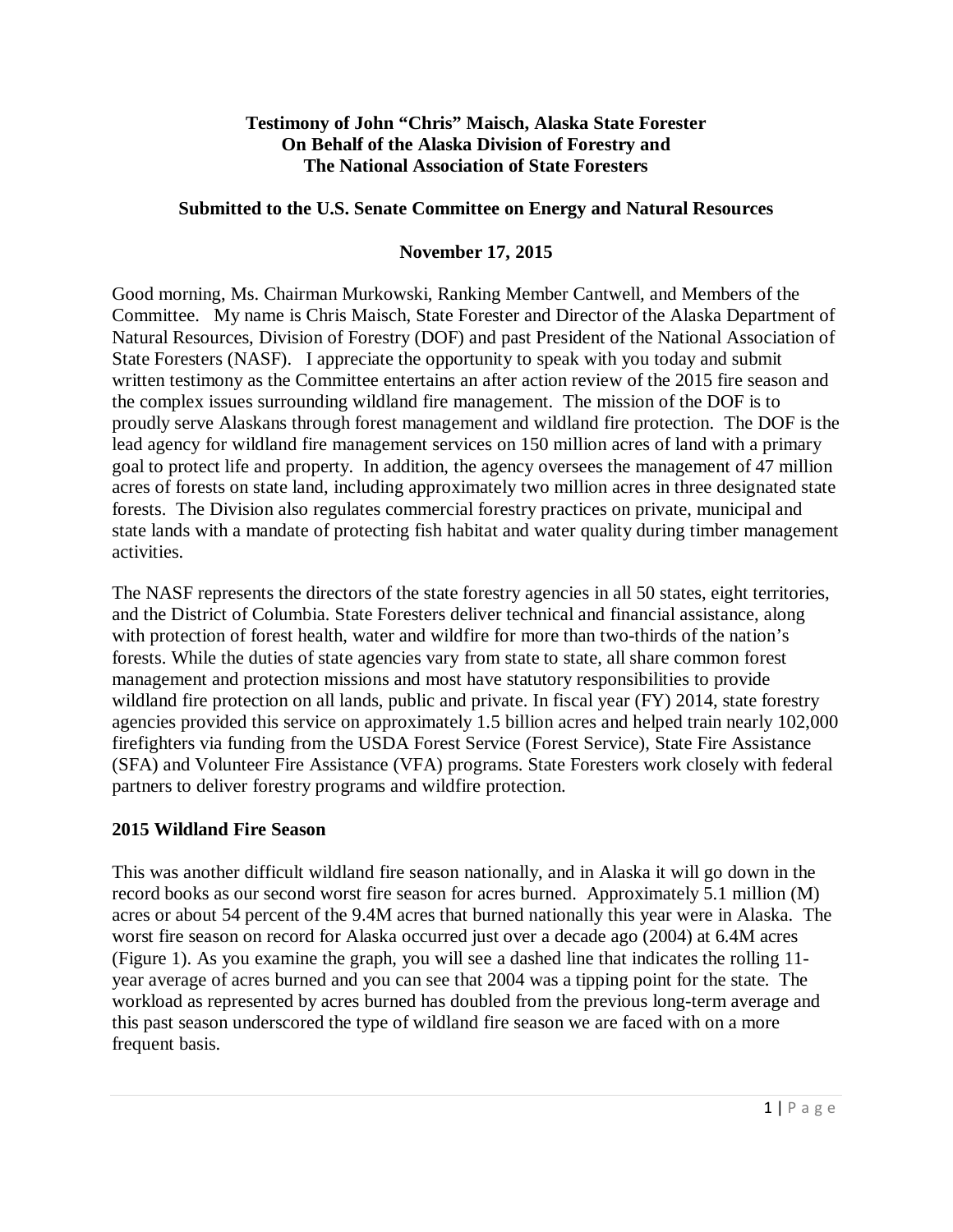The Alaska season unfolded with a very dry and warm spring that cured the fuels and set-up the potential for a significant fire event should ignition sources develop, which for Alaska is usually lightning in June. Many of our fire/fuel indices were at record or near record levels around the state. The season started in earnest with two large, urban interface fires, one in the Matsu Valley near the community of Willow, called the Sockeye fire, and the other on the Kenai Peninsula near the town of Soldotna, called the Card Street fire. Both of these incidents occurred during fire weather red flag warnings, which was primarily due to predicted high winds. The Card Street fire was reported at one acre and grew to 1,000 acres on the first day - 9,000 acres by the second day. The Sockeye fire was initially attacked at two acres and by the second day the fire had grown to 6,500 acres. Unfortunately, there were 59 primary residences lost, mainly in the Sockeye fire. These incidents were a sign of things to come and in mid-June a seven-day lighting event ignited 295 fires (30 to 50 per day) when over 61,000 lighting strikes occurred (Figure 2). Needless to say, the Alaska wildland fire suppression resources were down to nil by the end of this unprecedented seven day run, despite the pre-positioning of resources that had been done in anticipation of a large fire event.

Assistance was coming from the Lower 48 states (L-48) and Canada, but it takes several days for resources to arrive. On June  $17<sup>th</sup>$  there were 999 staff assigned to fires, 2,000 by June  $23<sup>rd</sup>$  and  $3,174$  staff by June  $29<sup>th</sup>$ . By the end of the season, 45 states and two Canadian provinces had provided resources to Alaskan fires. Roughly speaking, about 48 percent of the resources used were Alaskan based with the balance (52 percent) coming from other state, federal and Canadian sources. This example underscores the importance of the sharing of wildland fire resources and building capacity of both state and local cooperators to respond nationally during extreme events.

As the season progressed, over 90 fires merged, with the largest being the Big Creek Two fire, which joined with four other fires that totaled 433,685 acres. At one point, two rural communities, Tanana and Koyukuk on the Yukon River, were surrounded by a complex of fires. At the time I was reminded of the town of Wallace, Idaho that was destroyed in the infamous 1910 fire known as the "Big Burn." Fortunately in this case, losses were kept to a minimum by a key interagency partner the Alaska Fire Service, but many of the residents of these two villages were evacuated for an extended period of time. In the end, there were 766 fires statewide and the state was at planning level five for 24 days - the highest level of activity. Luckily, the month of August had abundant rainfall in many locations around the state and there were few new fire starts. However, there was plenty of fire on the landscape, and fire fighters were continuously assigned to fires from May  $16<sup>th</sup>$  until September  $10<sup>th</sup>$ , a very long fire season for Alaska. The last major fire of the season was on Kodiak Island, another wind driven fire that reached 5,000 acres in just two days. The fire burned all the way to the ocean, where it finally stopped! (Figure 3).

While all this activity was taking place in Alaska the L-48 fire season began to develop into a more active and challenging series of incidents. Many of the Western states, particularly Oregon, Washington and California were having another difficult fire year and this was on the heels of a record-breaking year for two of these states in 2014 (WA and OR). There were 53,798 wildfires reported nationally between January  $1<sup>st</sup>$  and October  $30<sup>th</sup>$  with the number of acres burned exceeding the ten-year average (6.5M acres) by almost 3.0M acres. My colleague, California State Forester Ken Pimlott, has indicated to me that due to drought in his state, they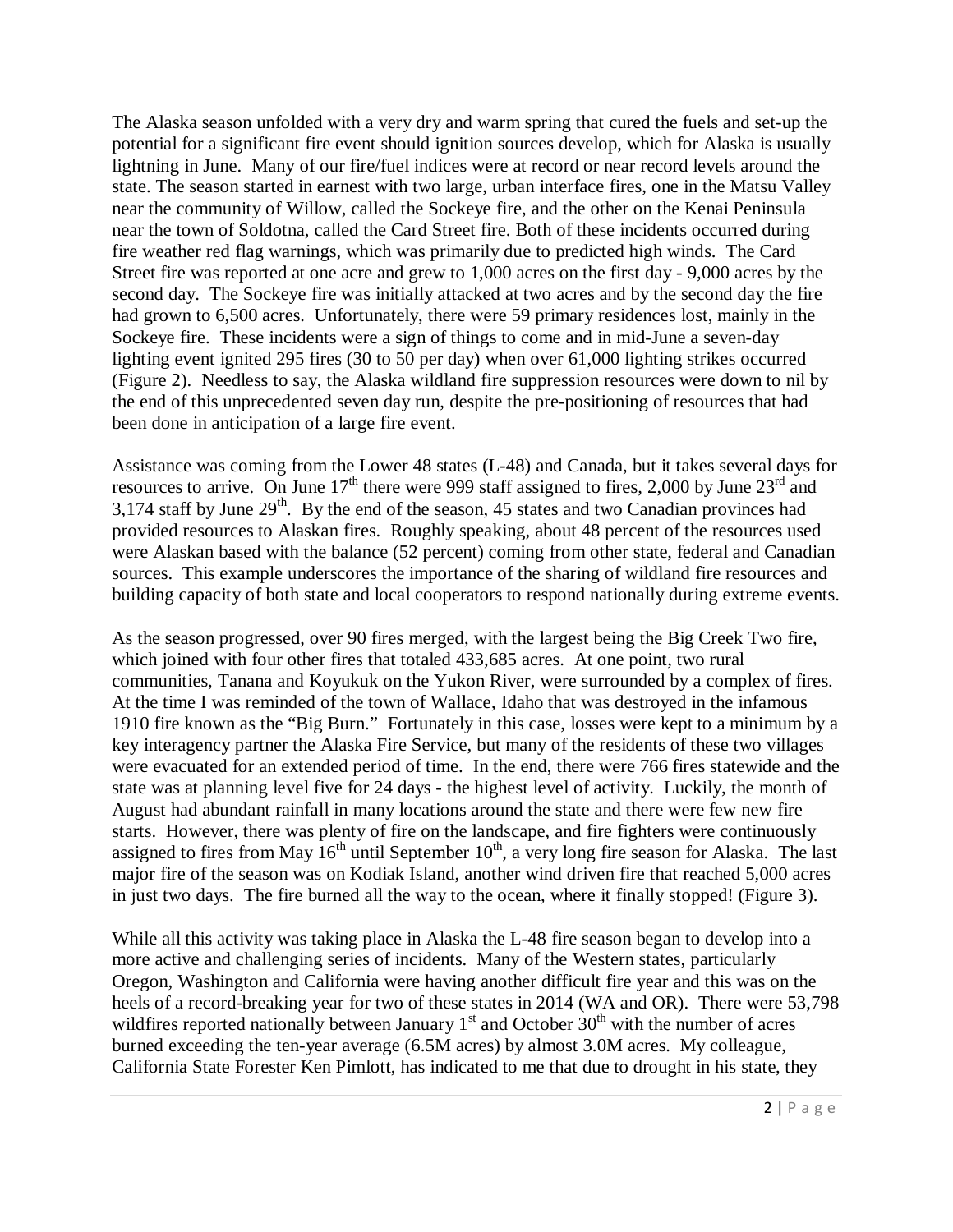now have a year round fire season. The issue of wildland fire is not just a Western U.S. problem. As you look around the nation you have difficult and challenging fire seasons from all jurisdictions but fortunately so far, not usually in the same years. So, what did we learn from this past season and what can we do to address this growing problem?

# **Communities at Risk**

In FY 2013, the total number of communities at risk from wildland fire in the U.S. was more than 72,000. During the same year approximately 17,000 communities have completed Community Wildfire Protection Plans (CWPP). Last week there was a fire chiefs White House roundtable on climate change and the impacts at the wildland urban interface (WUI). There is a growing recognition that what was once considered unusual or extreme for an individual fire, or the duration and intensity of a fire season, is becoming more common place.

The NASF is a key partner in the development and implementation of the National Cohesive Wildland Fire Management Strategy (Cohesive Strategy) and its three primary goals:

- Restore and Maintain Resilient Landscapes
- Develop Fire Adapted Communities
- Provide Efficient and Effective Response to Wildfires

I believe members of this Committee are familiar with these concepts and you will hear from other speakers today on some of the details of these three goals, so I'd like to illustrate the importance of these objectives by sharing a story about the Funny River fire from the 2014 Alaska fire season. I think many of my fellow State Foresters could share similar stories from their experiences. I don't believe this is a unique example.

The Kenai National Wildlife Refuge has been creating fuelbreaks – these are large landscape level projects. These projects were part of an interagency and multi-landowner effort to design and construct fuelbreaks that would protect homes, businesses and other values at risk should a fire start on the refuge and move toward the community (Figure 4-5). The DOF was a key partner and completed the on-the-ground treatments over the course of several years. At the same time, individual fuel mitigation projects were pursued with homeowners utilizing the FireWise program as part of the overall implementation of the communities CWPP. These advanced preparations paid off and in the spring of 2014 a lighting initiated fire threatened the outskirts of the town of Soldotna, in an area called the Funny River Road.

On the Funny River thick plumes of smoke dominated the skyline as firefighters dispersed through subdivisions. Some people had already been evacuated and the entire area was now under an evacuation order. People streamed out the one highway that leads into the area. The community was sandwiched between the approaching fire and the Kenai River, with only one way in and out. It was also the start of the Memorial Day weekend and this was the last thing most people had on their minds a few days earlier. Now they were wondering if they would have a home to which they could return. Moving fast on multiple fronts, firefighters were looking for any break they could get.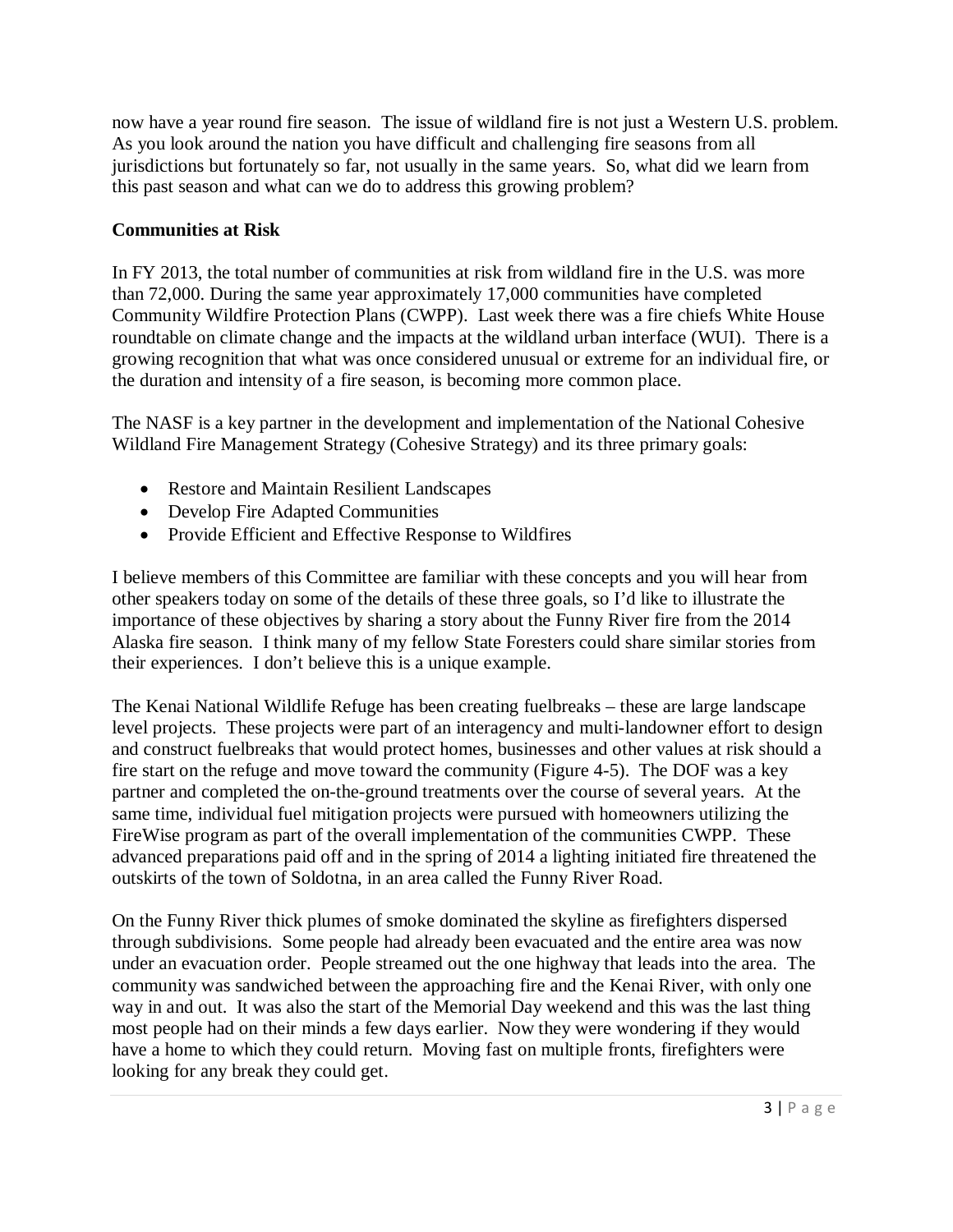The fuelbreaks made all the difference. The call came in around midnight that the fire was going to hit the Funny River Road. By the time crews arrived, there was not much time to start a burn out to rob the approaching fire of fuel. For the Incident Commander the question was where to start? "Suddenly I realized I was in an area that was thinned of trees; they had built a fuelbreak!" he said. "The fuelbreak slowed the fire down enough for crews to safely and successfully light the burnout." Over 2,400 structures were protected with an assessed value of more than \$250M.

This incident illustrates a number of key elements of successful fire management: advanced preparations made by communities and individual homeowners, proactive management of high risk fuels by state and federal agencies, and an interagency "all hands, all lands" approach.

Nationally and in Alaska, there is not enough funding being allocated for high risk fuels mitigation work. Each year in rural Alaska there is at least one fire in the wildland that is caused by burning at the local land fill. This year, there were two and these types of ignition sources are preventable, but only if humans cooperate. To improve the odds of eliminating these types of ignitions, every land fill in rural Alaska should have fuel mitigation projects completed around the facilities and a CWPP for the community completed. This investment would be paid back rapidly; consider that the two fires from this season alone cost over \$7.0M to control.

#### **Aviation and Wildland Fire**

The national shortage of air tankers is finally moving in the right direction with the development of new platforms and resources, including next generation air tankers (Figure 5). These aviation assets are a key part of initial attack operations, to keep fires small, but are also deployed on larger project fires. The key to using air tankers in this role is using the right tool for the job and ensuring there are ground forces available to back-up the use of retardant and water drops. Attempting to build line with air tankers might look good, but this is an expensive resource and operation staffs on the fire line need to ensure the impact on control efforts is worth the cost (Figure 6).

An ongoing problem for many states with wildland fire aviation programs is the issue of "carding" individual pilots and aviation platforms. Both the Forest Service and the Department of Interior (DOI) fire suppression agencies, thru their Office of Aircraft Services (OAS), require additional verification of any aviation asset that will be used on a federal fire. The two agencies are not well coordinated in this effort, despite using the same carding standards for certifications. States have a combined aviation fleet of 197 fix wing aircraft and 184 helicopters in addition to their National Guard assets and this inter-agency situation has caused some real problems during the fire season and I've highlighted several here:

- A state of Alaska (AK) contract helicopter that is based out of California (CA) had been carded at the beginning of the fire season by the Forest Service and had to be re-carded by OAS when it reported to AK for work.
- Colorado sent its multi-mission aircraft (infrared mapping), which was approved by the Forest Service in its Region-2, to Oregon (OR) where it had to be carded again by Forest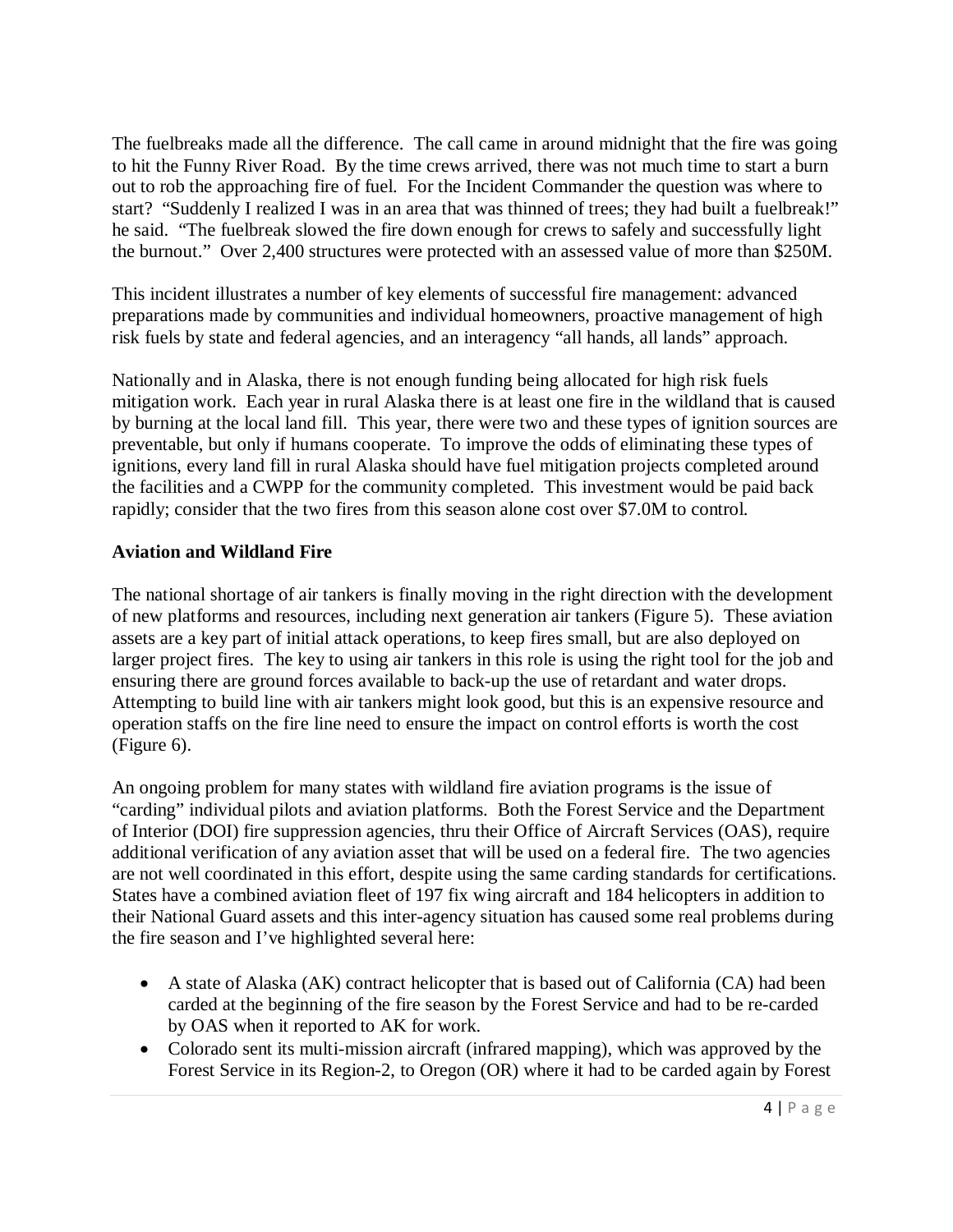Service Region-6. It was approved within a couple of days, but this second action should not be required.

- Nevada was required by OAS to add a second digital radio to an aircraft, which is not in the current standards.
- In OR, additional issues included delays in receiving a tanker identification number for a state Single Engine Air Tanker (SEAT) and National Interagency Fire Center (NIFC) staff initially refusing to load NIFC radios onto an OR state aircraft to transport back to OR. An email authorization was required from the Forest Service, Region-6. This was a time sensitive issue due to ongoing wildfires.
- In Montana (MT), state FEPP helicopters can't be carded due to interpretation on maintenance practices (i.e. Ex-military vs. Federal Aviation Administration standards).
- In AK, two National Guard Black Hawk helicopters doing bucket work on a Forest Service fire were not utilized for a second mission when it was determined they were not carded.
- Multiple states including CA, OR, WA, Idaho and MT activated numerous National Guard Type 1 and Type 2 helicopters this past summer.

These examples illustrate some of the challenges faced by states this season and the federal agencies should engage state forestry agencies as equal partners to update the National Wildland Fire Aviation Strategy, and clarify language in the memorandums of understanding, cooperator standards and mobilization guides to facilitate continued interagency use of state aircraft with an efficient and consistently implemented cooperative approval process.

# **State and Local Wildland Fire Responders**

The Forest Service (SFA) and (VFA) programs are the fundamental federal assistance programs that states and local fire departments use to develop preparedness and response capabilities for wildland fire management. They provide crucial financial and technical assistance to support state and local fire management activities, including preparedness, planning, training, hazardous fuels treatments, and the purchase and maintenance of equipment.

Continued support and sufficient funding is needed for the SFA and VFA programs. These programs' recognize the essential role of state and local government in responding to and managing wildland fires and help to ensure these entities can respond effectively to wildland fires on all jurisdictions.

In FY 2014, the SFA program directly funded hazardous fuel treatments on 111,002 acres (with another 120,241 acres treated with leveraged funding) and provided assistance to communities around the country, supporting 3,117 risk assessment and fire management planning projects and 9,972 prevention and education programs. However in many states and localities, funding cuts have drastically impacted wildfire emergency response and preparedness capacities. Recent changes to the national VFA funding allocation methodology caused a 75 percent decrease in grants to rural Alaska fire departments.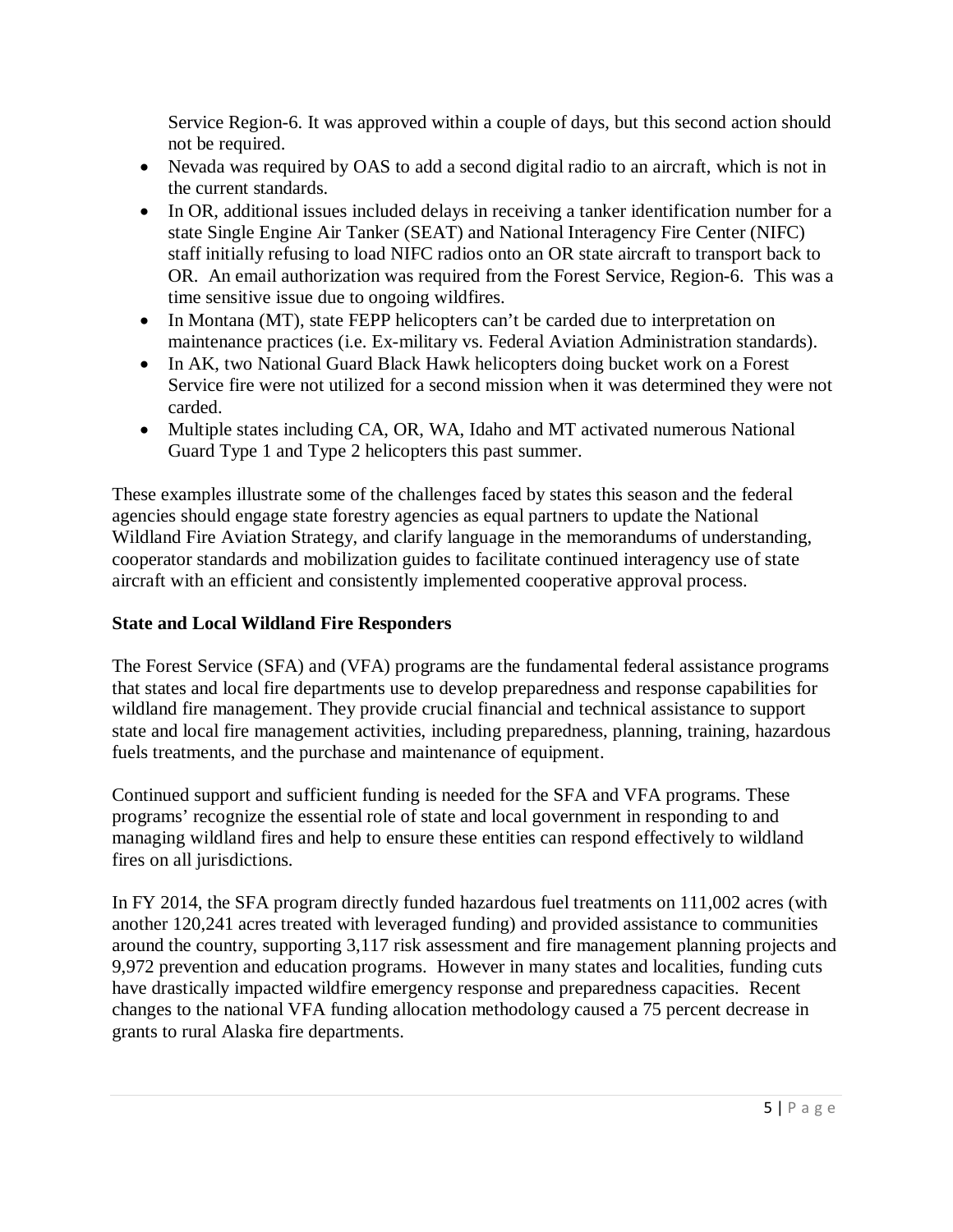There are two additional programs critical for supporting the capacity of state and local agencies; the Federal Excess Personal Property (FEPP) program and the Firefighter Property Program (FFP). Over a five-year period (2008-2012) this program delivered more than \$150M annually in equipment used to fight wildfires.

The FEPP Program loans federally owned property to state forestry organizations and their cooperators for use in responding to wildfire. This includes equipment such as trucks, fire tools, hoses, vehicle parts, nozzles, generators, air compressors, fire protection clothing, aircraft, and aircraft parts. While the FFP gives firefighters access to Department of Defense property for use in firefighting and other emergency services. Further, FFP allows ownership to pass from the federal government following a specified period of use.

These two programs are crucial to rural communities and for many small fire departments as federal excess equipment may be the only affordable equipment available to them. States and local fire departments are more often the first responders to fires – they utilize the equipment these federal excess property programs provide to keep wildfires small and contained, provide major cost-savings to states and their cooperators, and offer the critical protection for adjacent communities.

Continued federal assistance is needed so that all these programs will continue to help the many thousands of communities at risk to prepare for and mitigate the risks associated with wildland fire.

## **Proactive Forest Management and Cost of Wildland Fire Suppression**

While not a focus for this hearing, members of this Committee are aware the Forest Service once again exhausted its available fire suppression funds to fight wildfires and was forced to transfer \$700M in FY 2015 from non-fire programs to pay for fire suppression costs. This interferes with ongoing work in the field and delays or completely stops new contracts for all types of activities including those that contribute to reduced wildfire risk across forested and rangeland landscapes. This is the eighth time since 2002 that the Forest Service has needed to invoke its transfer authority to pay for shortfalls in fire suppression needs. In total, the agency spent \$1.7 billion on fire suppression in FY 2015 and in Alaska the state spent a record \$82M to \$84M this fire season Meanwhile, the DOI has had to transfer funds from non-fire programs to pay for fire suppression six times since 2002, though fortunately DOI did not have to carry out fire transfers in FY 2015.

Fire transfers represent just one part of the broader wildfire funding problem. In recent years, the portion of the Forest Service and DOI budgets allocated to fire programs has grown while the overall budgets for the agencies have remained relatively flat. As more funding is allocated to fight fires, less is allocated to other areas of the Forest Service and DOI budgets. Suppressing fires is becoming more expensive and complex as a result of prolonged drought, lack of active forest management, and more people moving into WUI areas. As an example, in 1995 the Forest Service's fire programs budget represented 16 percent of the agency's total budget; in 2015, over 50 percent of the agency's total budget was dedicated to fire.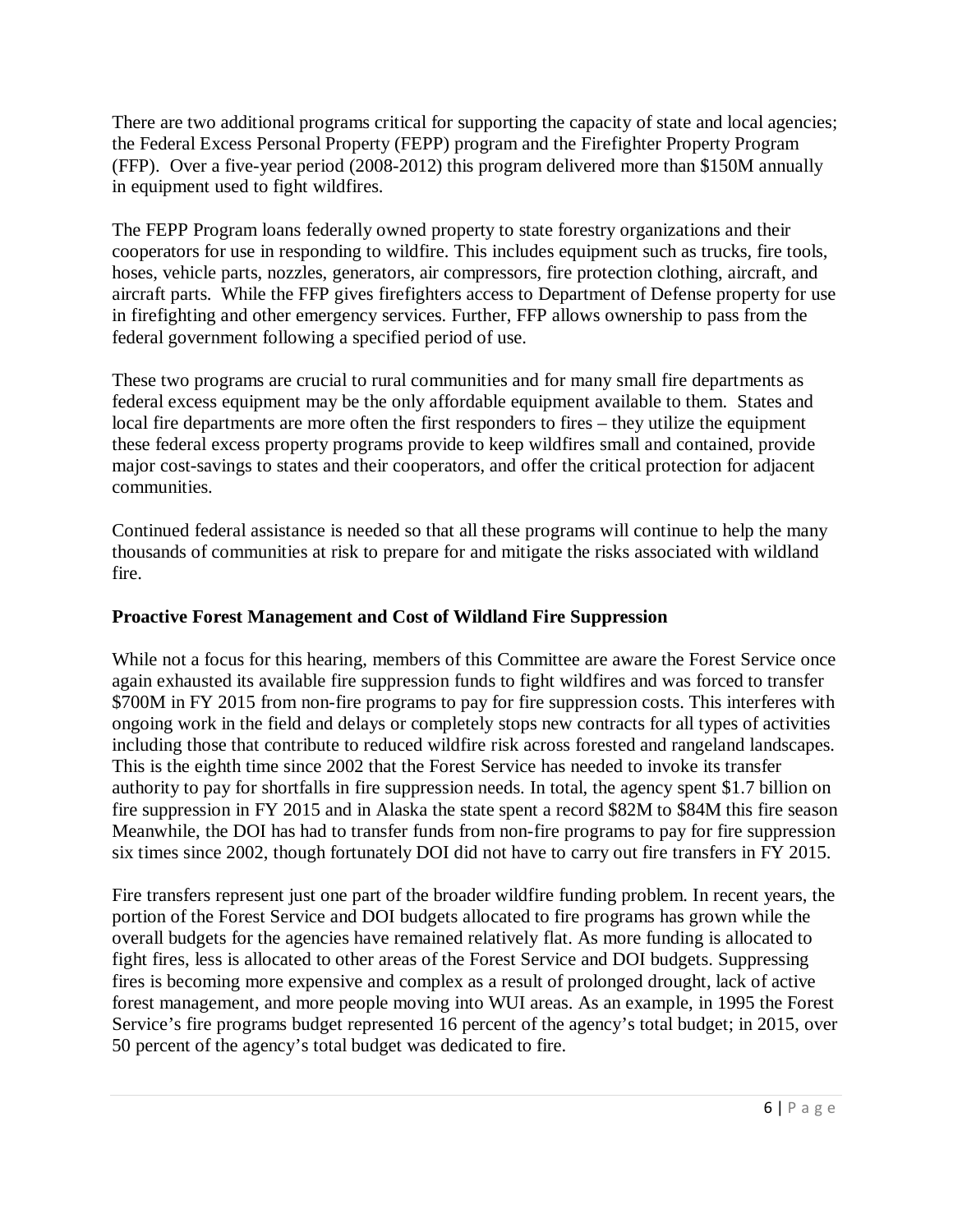The NASF urges Congress to enact a permanent solution this year to resolve the wildfire funding problem. Specifically, NASF supports a solution that allows access to disaster funding, eliminates the negative impacts of transfers on other programs, and addresses the increasing costs of fire suppression. NASF supports the bipartisan Wildfire Disaster Funding Act (S.235, H.R.167) along with a diverse group of over 260 other organizations. NASF greatly appreciates the recognition by members of this Committee and others in Congress that the current budgeting framework and status quo for wildfire suppression funding is broken. We welcome the opportunity to work with Congress to identify a bipartisan solution.

#### **Conclusion**

Thank you for the opportunity to appear before the Committee today on behalf of the Alaska Division of Forestry and the National Association of State Foresters. Wildland fire response is one of the most challenging facets of our jobs. The NASF and I stand ready to assist the Committee in finding ways to address the challenges we all face as the wildland fire problem continues to grow and consume larger and larger portions of our state and federal budgets. Finally, I would like to thank the Committee for its continued leadership and support of efforts to both respond to wildland fire and to take the necessary actions to address the underlying causes through increasing active management of all forestlands.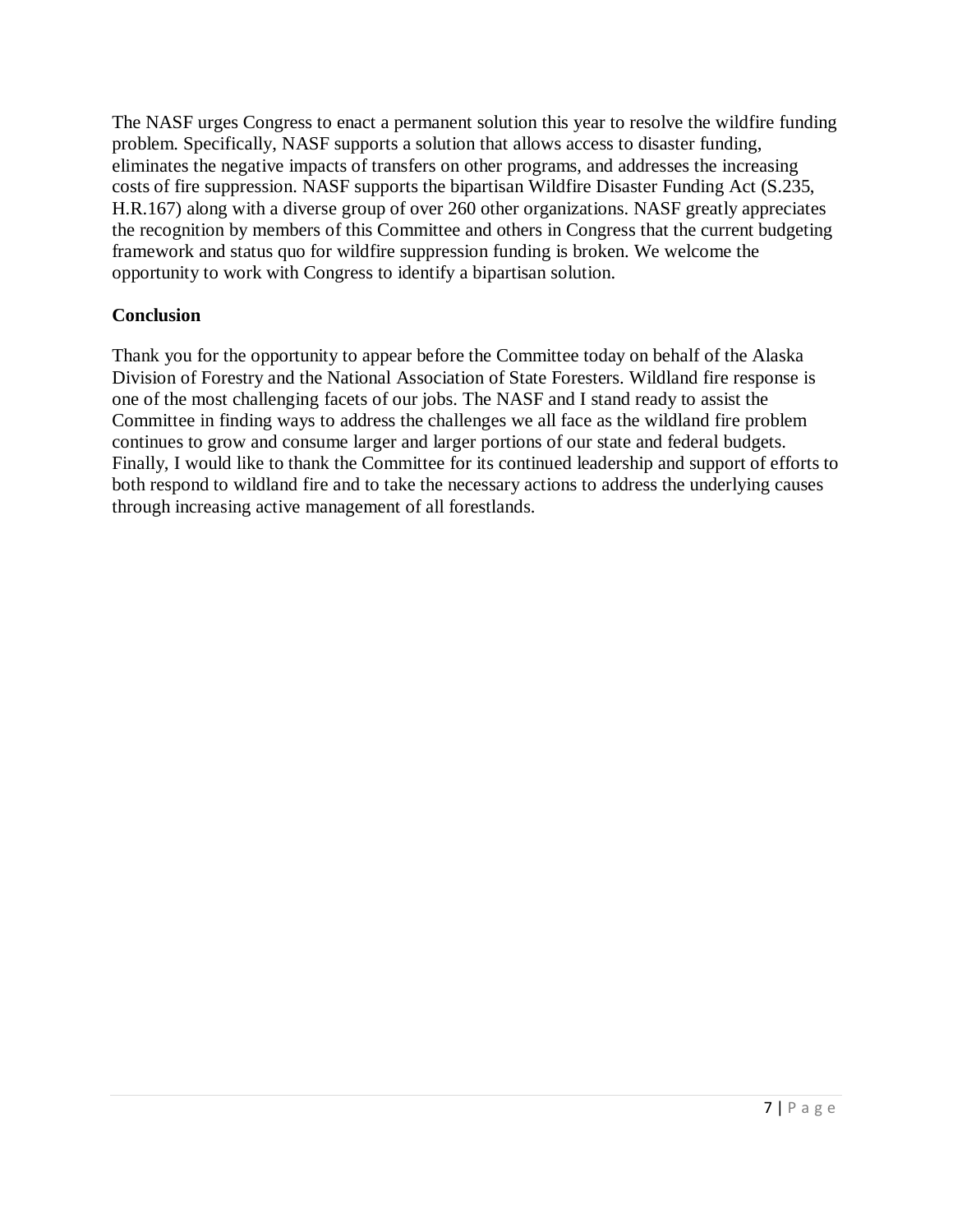Attachments

Figures 1-7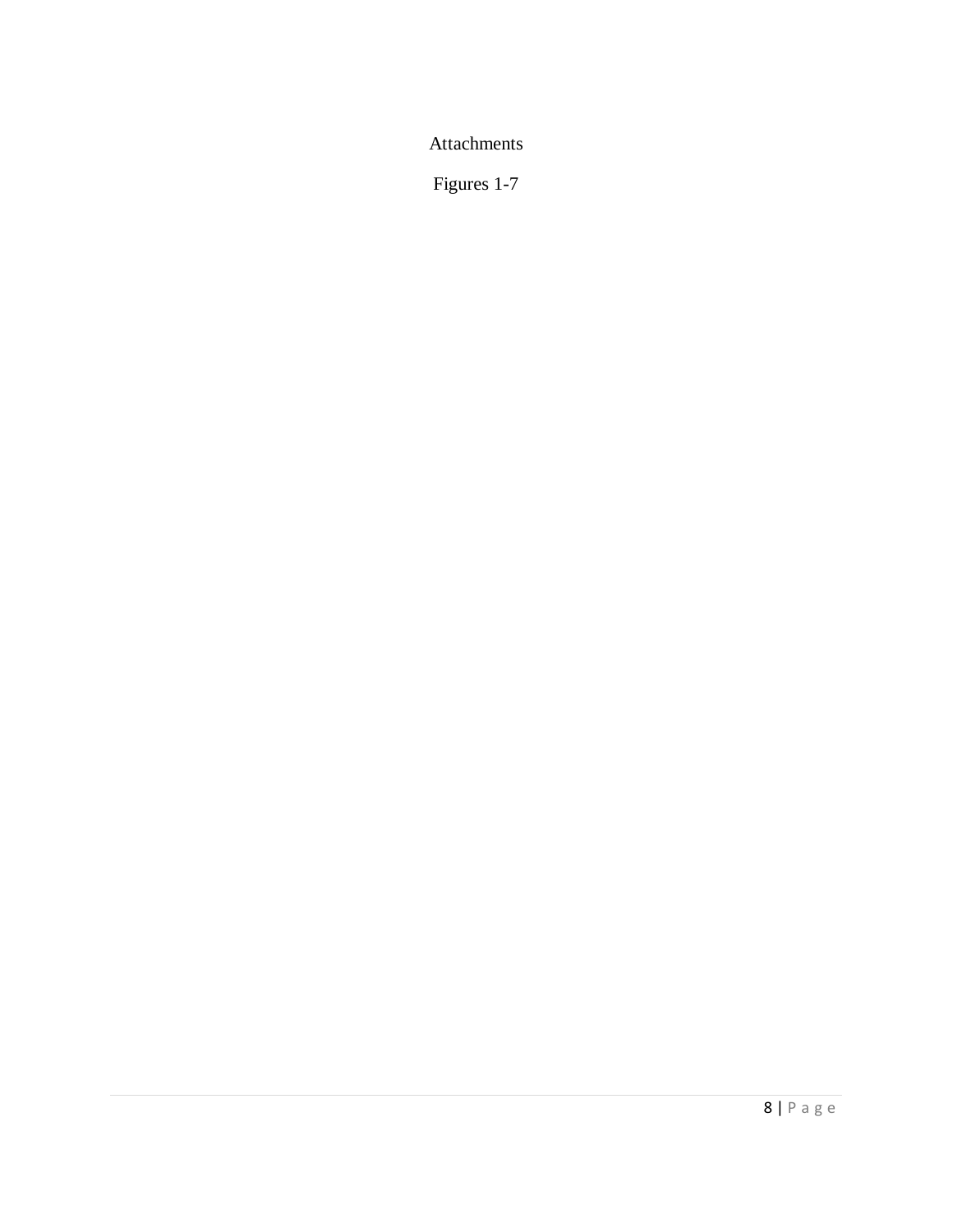# Acres burned 1950-2015 with 11-year rolling average



Figure 1.- History of acres burned by year in Alaska with rolling average by eleven year increments. Note the significant jump in the running average that began in 2004.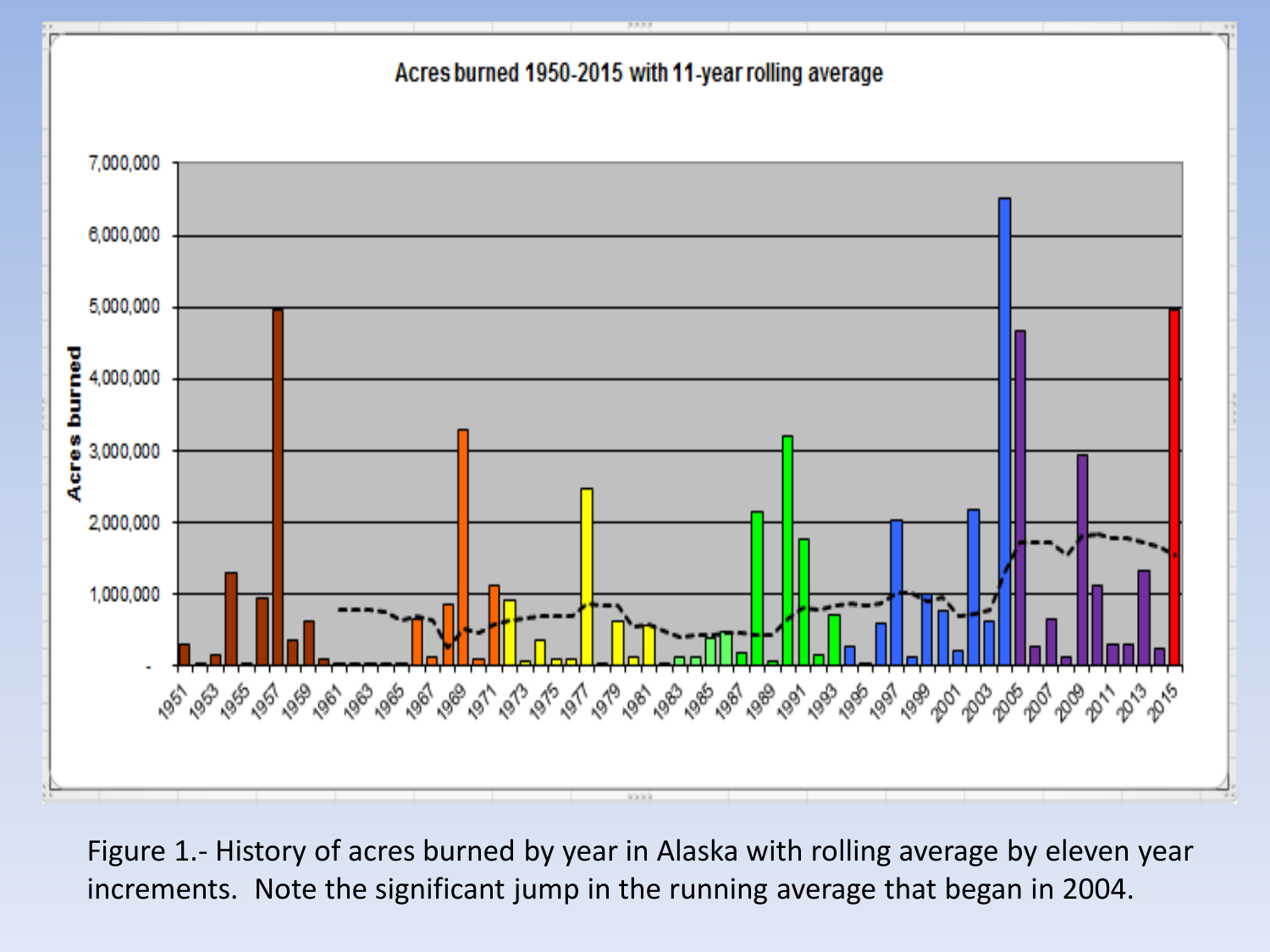

Figure 2.- Number of lighting strikes (61K) across Alaska during a critical seven day period in the 2015 fire season and the number of new fire starts each day.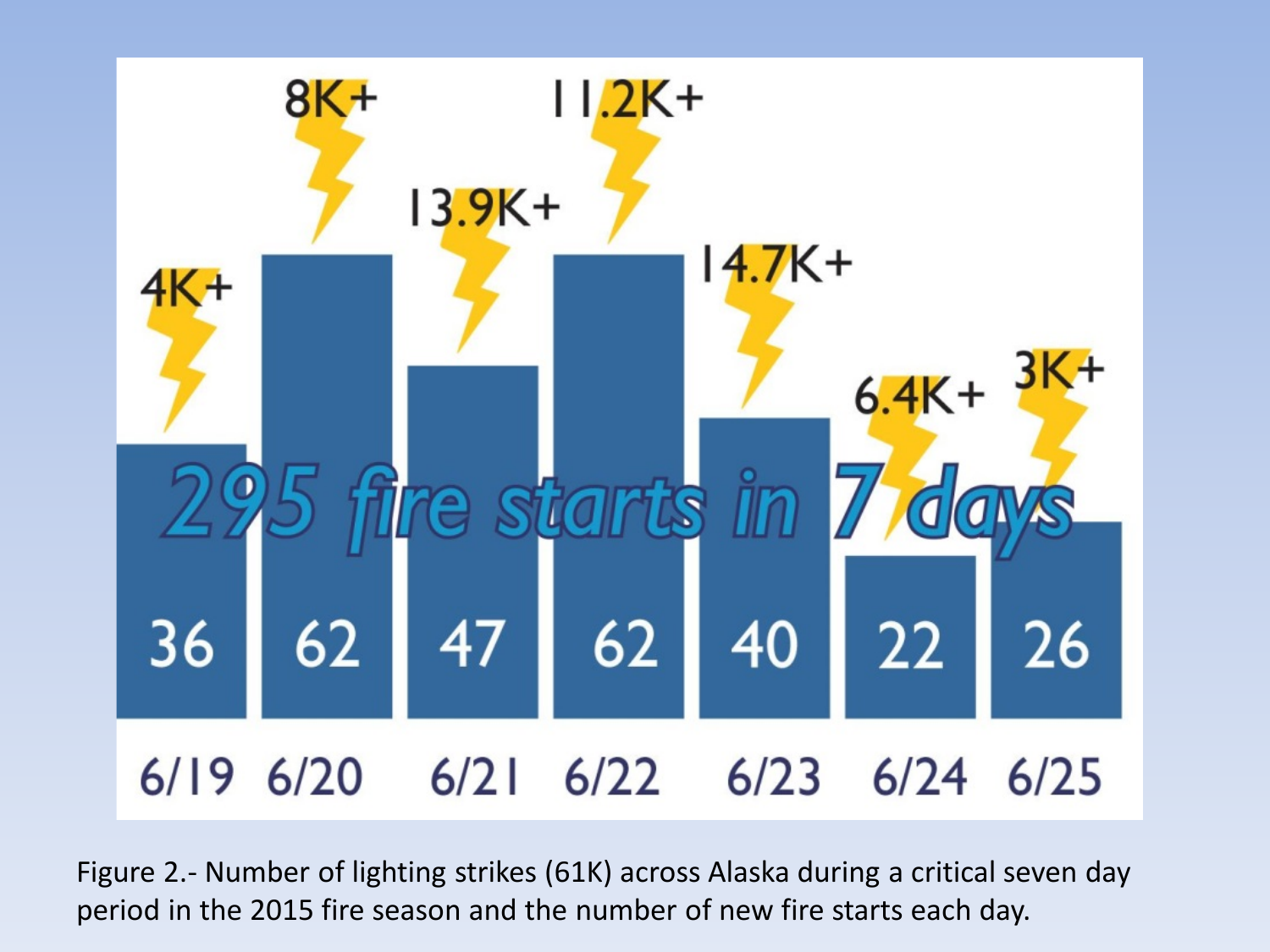

Figure 3.- Extreme late season fire activity on the Twin Creeks fire on Kodiak Island. Image was taken from the community of Kodiak looking across the ocean on the evening the fire started. The settlement of Chiniak is between the fire and the ocean shoreline.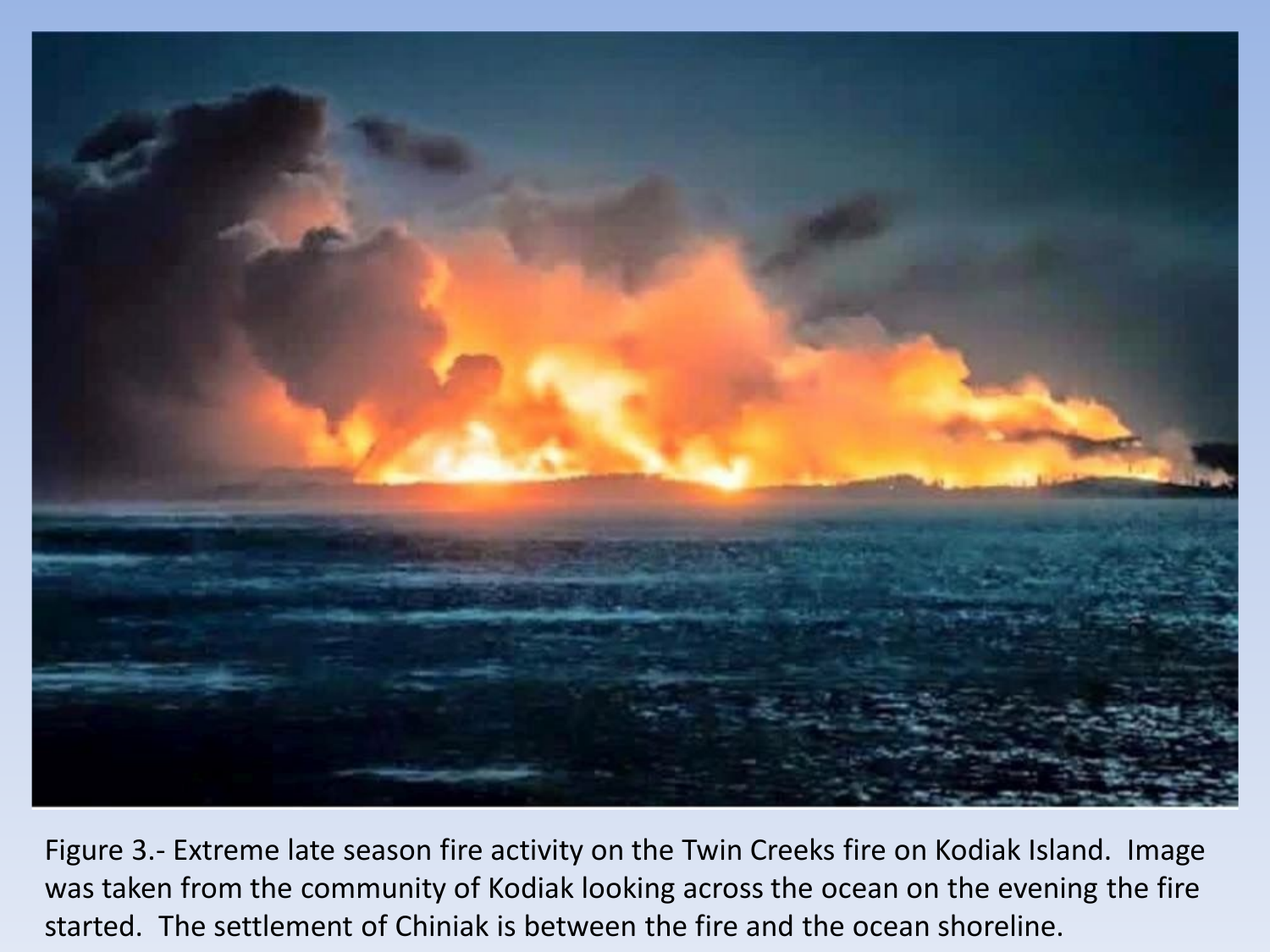

Figure 4.- A portion of the fuel break near the Funny River Road that was utilized in a burn out operation during the Funny River Fire.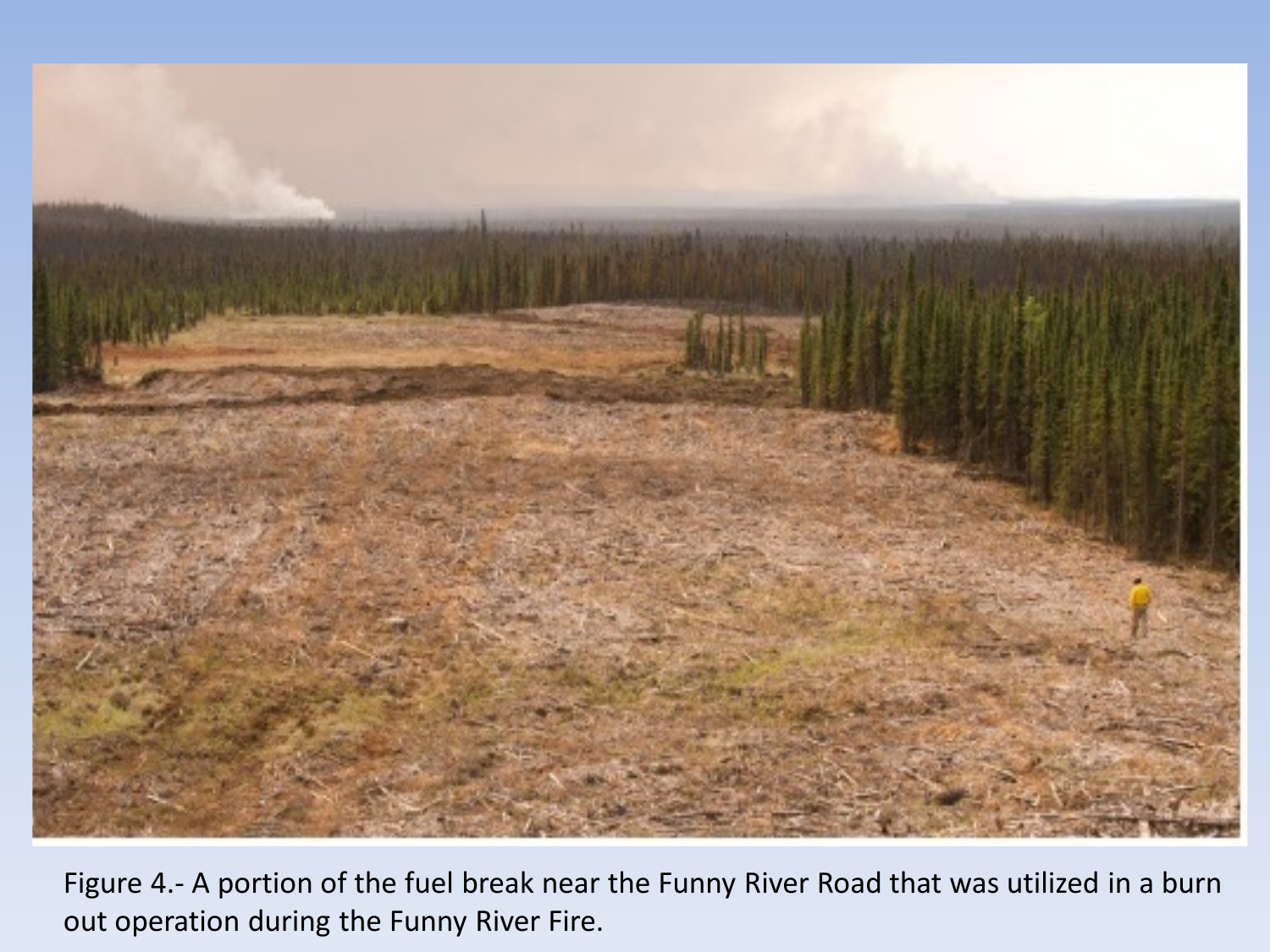

Figure 4.- Example of shaded fuel break and natural barriers working together to reduce wildland fire risk for the community of Nikolai. (Bureau of Indian Affairs and Tanana Chiefs Conference, Inc. project)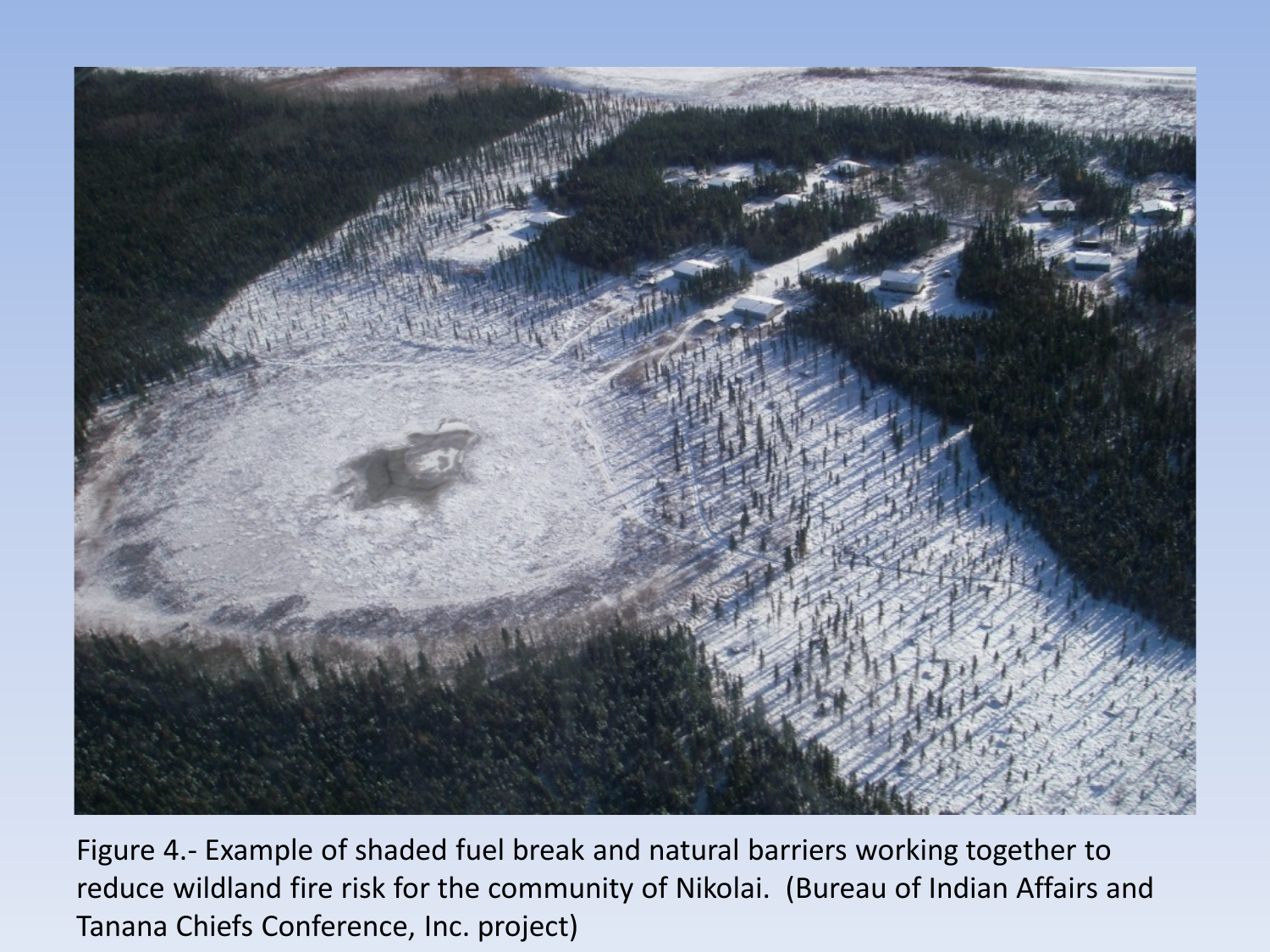

Figure 5.- Next generation air tanker making retardant drop.